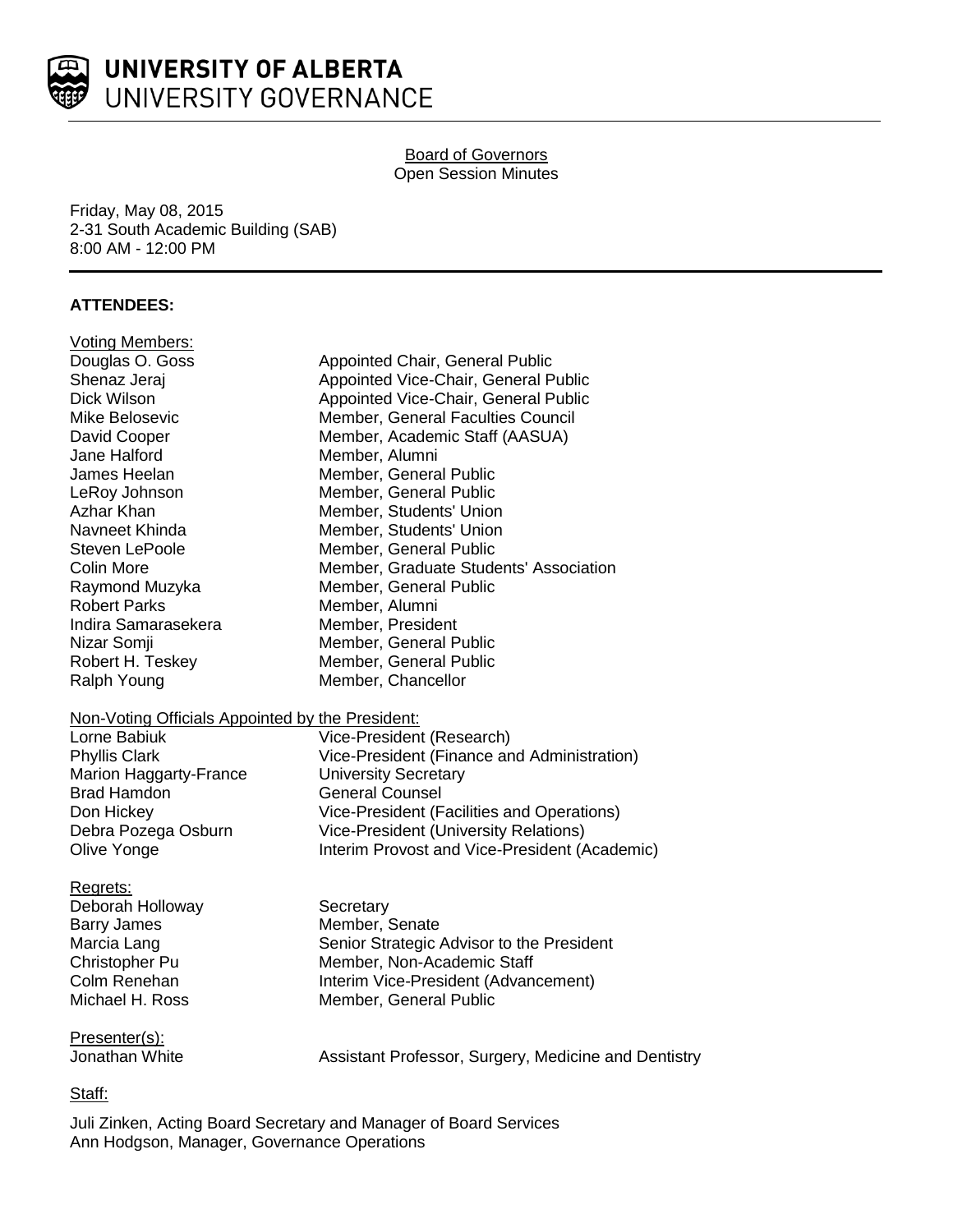## **OPENING SESSION**

1. Chair's Session

*Presenter(s)*: Douglas O. Goss

1a. Call to Order and Confirmation of Quorum

*Presenter(s)*: Douglas O. Goss

The Acting Board Secretary confirmed that the attendance constituted quorum. The Chair called the meeting to order at 8:00 a.m.

#### 1b. *Approval of Open Session Agenda*

Materials before members are contained in the official meeting file.

*Presenter(s)*: Douglas O. Goss

The motion was moved and seconded.

THAT the Board of Governors approve the Open Session agenda as presented.

**CARRIED**

#### 1c. Conflict of Interest - Opportunity for Declaration

*Presenter(s)*: Douglas O. Goss

The Chair made note of the following:

- The University of Alberta has policy and procedure in place for Conflict of Interest and Conflict of Commitment, and Board members make annual disclosures.
- In addition, Board members must declare any conflict related to the Board Agenda of each meeting and, in the event of such conflict, absent themselves from the discussion and voting on the item.
- The Post-Secondary Learning Act, Section 16(5) states that: The members of the board must act in the best interests of the university.

The Chair invited members to declare conflicts of interest related to the Open Session Agenda of the meeting. Seeing none, he declared the question asked and answered.

#### 1d. Chair's Remarks

*Presenter(s)*: Douglas O. Goss

The Chair welcomed members and guests and offered a warm welcome to Mr Colin More, Graduate Students' Association President, Ms Navneet Khinda, Students' Union President, and Mr Azhar Khan, Undergraduate Student Board Representative, in their new role as full voting members of the Board of Governors.

The Chair thanked Ms Juli Zinken for serving as Acting Board Secretary in Deborah Holloway's absence and Ms Ann Hodgson, University Governance's Manager of Governance Operations, for assisting with logistics for the meeting.

He reminded members that the President is the spokesperson for the University and that he is the Board of Governors' spokesperson.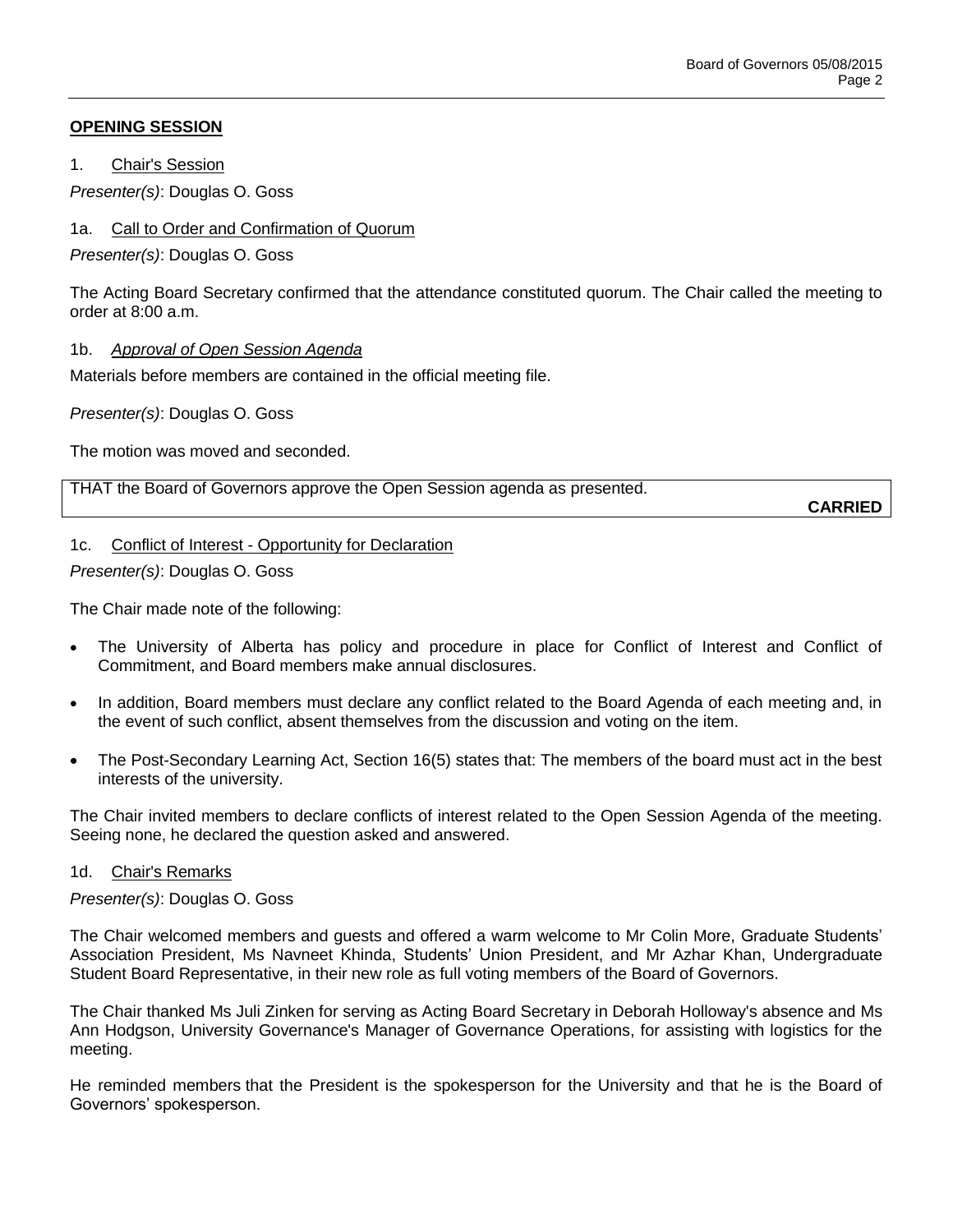# 1d1 Presentation on Surgery 101

## *Presenter(s)*: Jonathan White

The Chair introduced Dr White who, with the aid of a PowerPoint presentation, reviewed his career in surgical education and provided an overview of the 'Surgery 101' podcast series, which has been downloaded more than 350,000 times in over 100 countries.

# 2. *Report of the President*

# *Presenter(s)*: Indira Samarasekera

The President provided an update on her activities as summarized in the Record of the President's Schedule, February 19 to April 30, 2015. She included verbal points of interest to the Board on:

- her farewell "Uplifting!" celebration held at the Winspear on Wednesday, April 1, expressing her appreciation for the special evening and thanking everyone who participated in planning the event;
- the Board Chair's recent receipt of an honorary Bachelor of Business Administration degree from the Northern Alberta Institute of Technology (NAIT);
- Dr Lorne Tyrell being named the winner of the 2015 Killam Prize for Health Sciences;
- Ms Linda Cameron, Director of University of Alberta Press, being presented with the Association of Canadian Publishers (ACP) President's Award this June; and
- the recent appointment of Ms Meg Brolley as General Faculties Council (GFC) Secretary and Manager of GFC Services.

### 2a. Progress on the Change Agenda

### *Presenter(s)*: Indira Samarasekera

The President reported on her recent trip to India where she worked to diversify strategy on international recruitment and consolidate ten years of work and relationship-building in India and with the Indian government. She also reported on her recent trip to Hong Kong where she attended Worldwide Universities Network (WUN) meetings, alumni events, and a meeting with a Li Kai Shing representative.

The President responded to questions from the Board regarding international student application standards for Indian students; the location of her travels within India; whether or not her travel schedule and budget was sufficient to maintain and build the University's relationships with India; accessibility for Alberta students as well as international students; consideration of including Board members on future trips, at their own expense; improved study abroad opportunities in India; the need for outcome measures and targets for international student admissions; and the benefits and structures of international university networks and alliances.

### 3. *Approval of the Consent Agenda*

Materials before members are contained in the official meeting file.

*Presenter(s)*: Douglas O. Goss

- 3a. Approval of the Open Session Minutes of March 13, 2015 *Information Reports*
- 3b. Report of the Audit Committee
- 3c. Report of the Finance and Property Committee
- 3d. Report of the Human Resources and Compensation Committee
- 3e. Report of the Investment Committee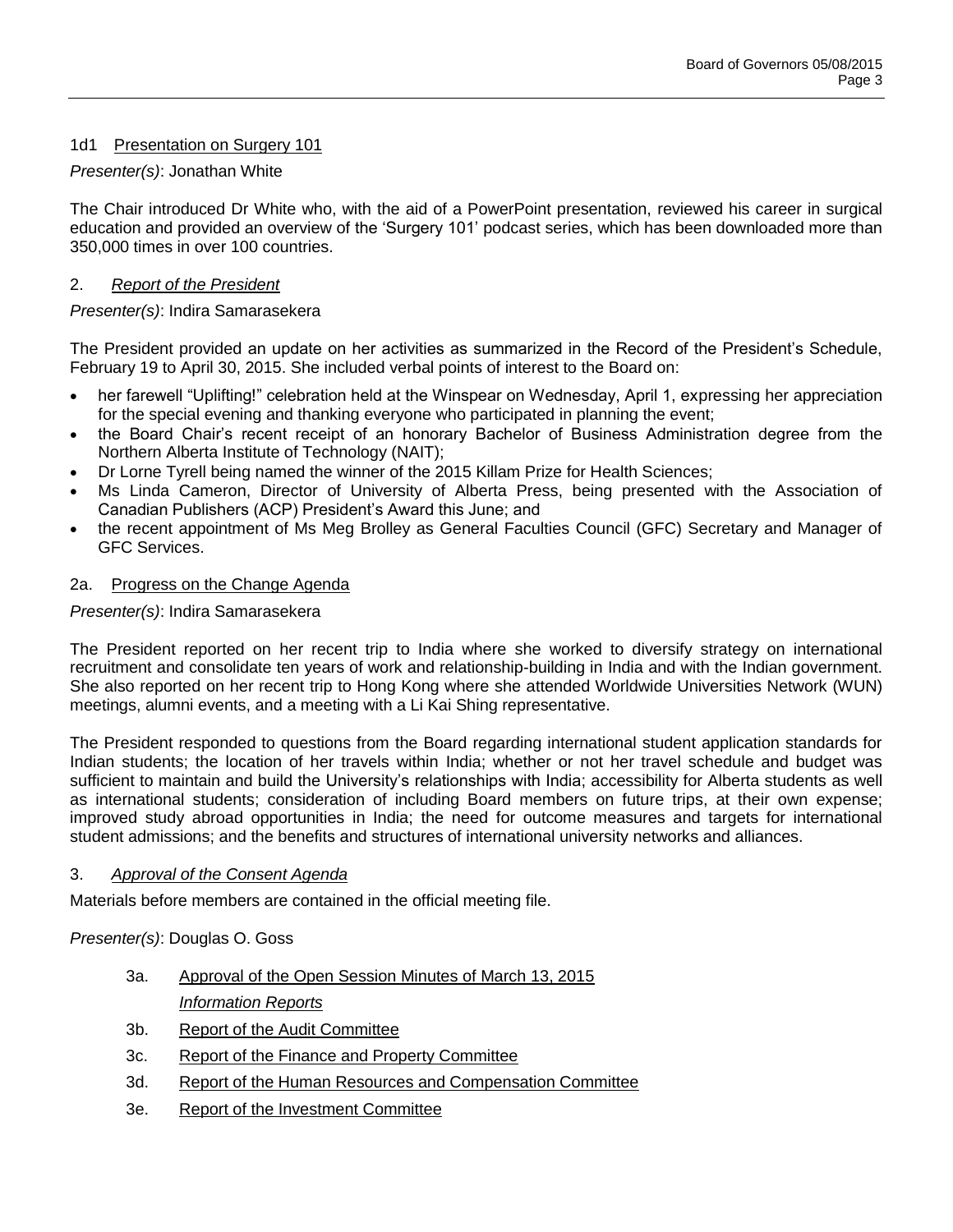- 3f. Report of the Learning and Discovery Committee
- 3g. Report of the University Relations Committee *Regular Reports*
- 3h. Chancellor's Report
- 3i. Alumni Association
- 3j. Students' Union
- 3k. Graduate Students' Association
- 3l. Association of Academic Staff
- 3m. Non-Academic Staff Association
- 3n. General Faculties Council
- 3o. Undergraduate Student Representative
- 3p. Board Chair and Board Members Activity Report

The motion was moved and seconded.

THAT the Board of Governors approve the Open Session Consent Agenda.

### **ACTION ITEMS**

### 4. *Report of the Finance and Property Committee*

*Presenter(s)*: Dick Wilson

### 4a. GSA Membership, Health and Dental Plan, and Graduate Student Assistance Program Fees

Materials before members are contained in the official meeting file.

*Presenter(s)*: Colin More

*Purpose of the Proposal*: To approve the collection of Graduate Students' Association Fees for the 2015-16 academic year.

#### *Discussion*:

Mr More introduced the item and reviewed the details of the membership fee, health plan fee, dental plan fee and graduate student assistance program fee. He indicated that there were no unusual increases.

The motion was moved and seconded.

THAT the Board of Governors, on the recommendation of the Board Finance and Property Committee, approve the collection of the following Graduate Students' Association (GSA) Fees for the 2015-16 academic year:

- GSA Membership Fee for full-time students --- \$160.13 per annum
- GSA Membership Fee for part-time students --- \$121.60 per annum
- Projected GSA Health Plan Fee for full-time students --- \$244.09 per annum**\***
- Projected GSA Dental Plan Fee for full-time students --- \$184.56 per annum**\***
- Graduate Student Assistance Program --- \$12.00 per annum

**CARRIED**

**CARRIED**